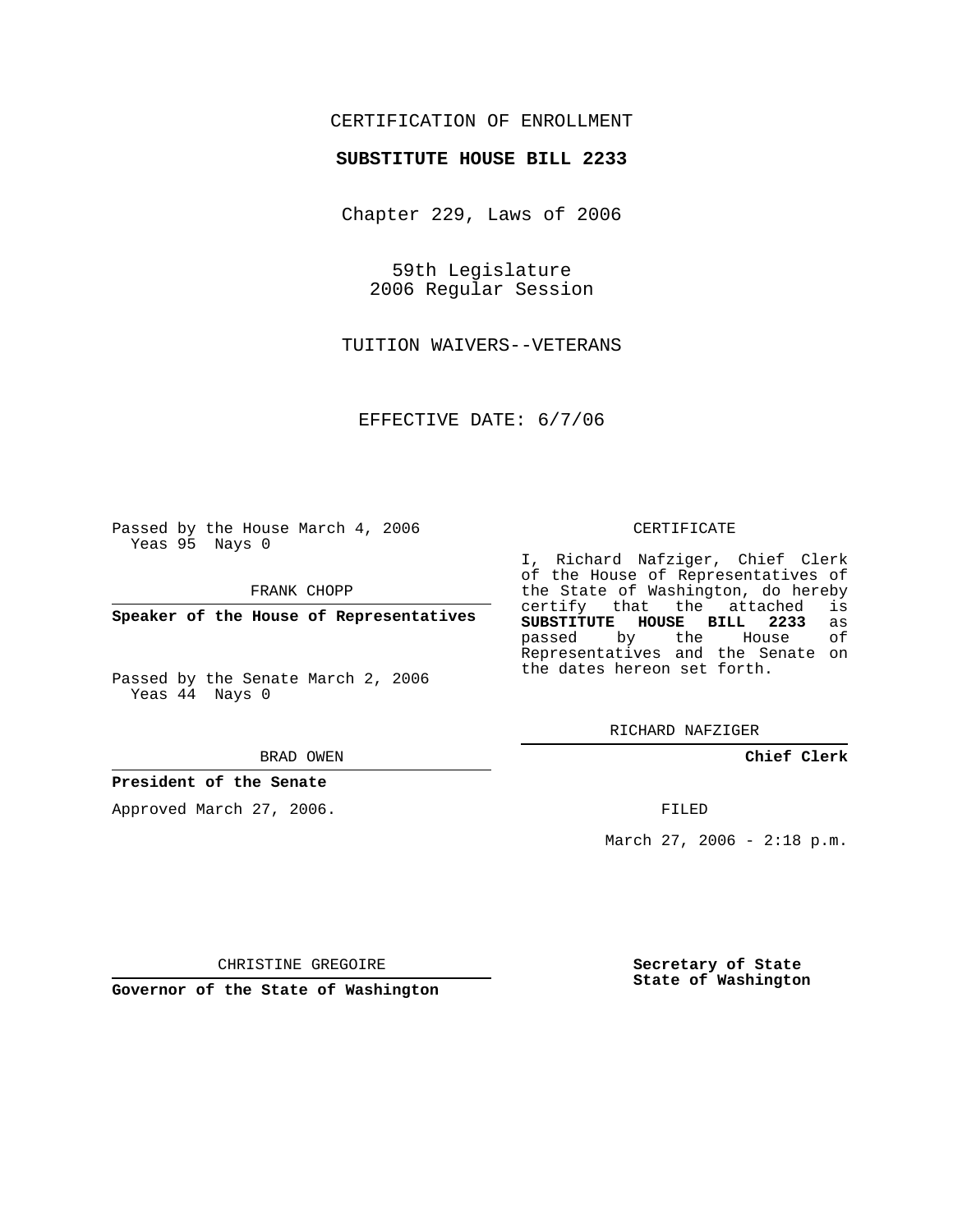# **SUBSTITUTE HOUSE BILL 2233** \_\_\_\_\_\_\_\_\_\_\_\_\_\_\_\_\_\_\_\_\_\_\_\_\_\_\_\_\_\_\_\_\_\_\_\_\_\_\_\_\_\_\_\_\_

\_\_\_\_\_\_\_\_\_\_\_\_\_\_\_\_\_\_\_\_\_\_\_\_\_\_\_\_\_\_\_\_\_\_\_\_\_\_\_\_\_\_\_\_\_

## AS AMENDED BY THE SENATE

Passed Legislature - 2006 Regular Session

## **State of Washington 59th Legislature 2006 Regular Session**

**By** House Committee on Higher Education & Workforce Education (originally sponsored by Representatives Kristiansen, B. Sullivan, Cox, Sells, Woods, Rodne, Bailey, Pearson, Strow, Campbell, Serben, O'Brien, Ahern, Kretz and Murray)

READ FIRST TIME 02/03/06.

1 AN ACT Relating to prioritizing tuition waivers for war veterans; 2 amending RCW 28B.15.910; and creating a new section.

3 BE IT ENACTED BY THE LEGISLATURE OF THE STATE OF WASHINGTON:

 NEW SECTION. **Sec. 1.** The legislature finds that active military and naval veterans, reserve military and naval veterans, and national guard members called to active duty have served their country and have risked their lives to defend the lives of all Americans and the freedoms that define and distinguish our nation. The legislature intends to honor active military and naval veterans, reserve military and naval veterans, and national guard members who have served on active military or naval duty for the public service they have provided to this country by making available to all eligible admitted veterans a waiver of operating fees by a state university, a regional university, The Evergreen State College, or the community colleges as a whole, to veterans who qualify under RCW 28B.15.621.

16 **Sec. 2.** RCW 28B.15.910 and 2005 c 249 s 3 are each amended to read 17 as follows:

18 (1) For the purpose of providing state general fund support to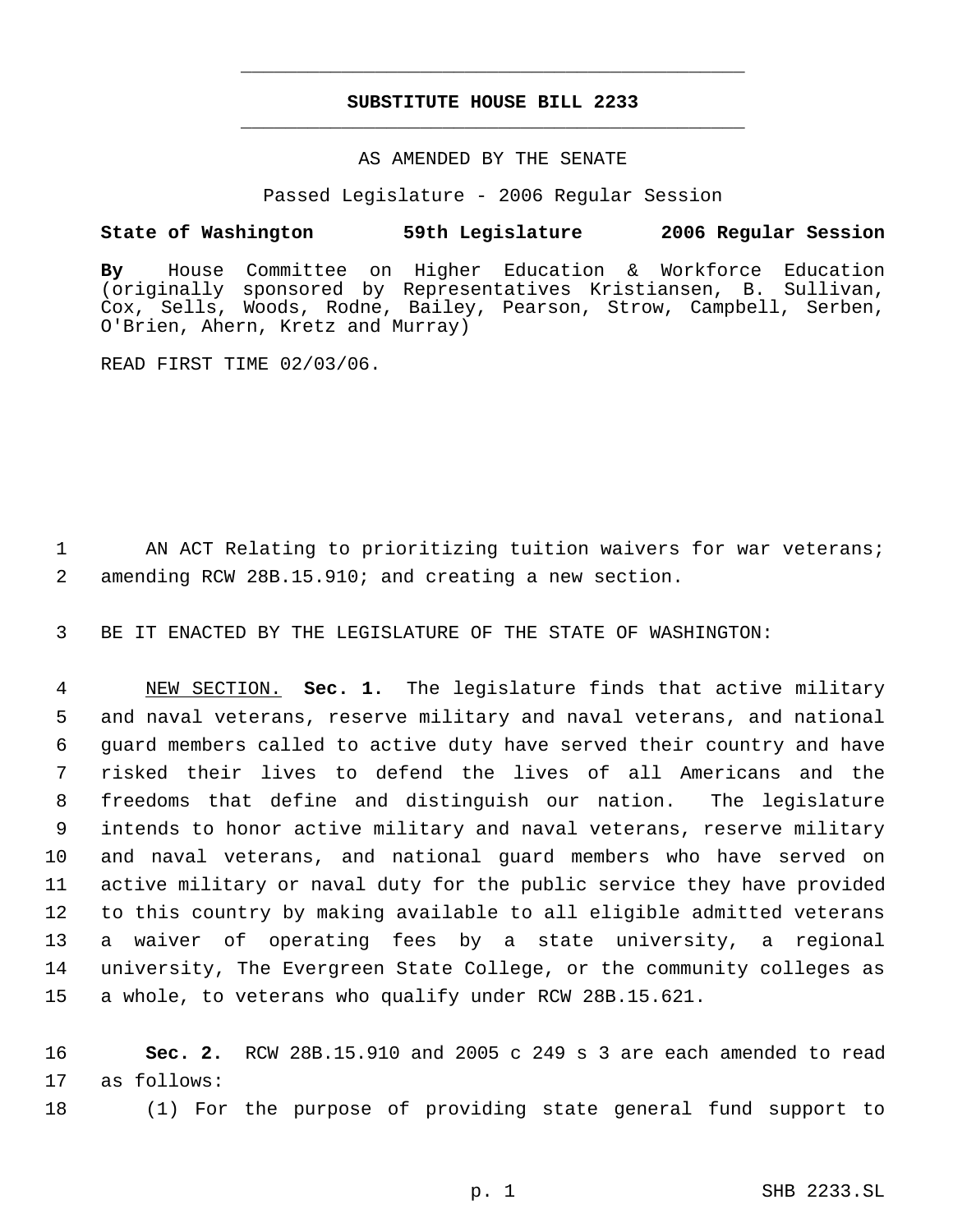public institutions of higher education, except for revenue waived under programs listed in subsections (3) and (4) of this section, and unless otherwise expressly provided in the omnibus state appropriations act, the total amount of operating fees revenue waived, exempted, or reduced by a state university, a regional university, The Evergreen State College, or the community colleges as a whole, shall not exceed the percentage of total gross authorized operating fees revenue in this subsection. As used in this section, "gross authorized operating fees revenue" means the estimated gross operating fees revenue as estimated under RCW 82.33.020 or as revised by the office of financial management, before granting any waivers. This limitation applies to all tuition waiver programs established before or after July 1, 1992. (a) University of Washington 21 percent (b) Washington State University 20 percent (c) Eastern Washington University 11 percent 16 (d) Central Washington University **8** percent (e) Western Washington University 10 percent 18 (f) The Evergreen State College 6 percent (g) Community colleges as a whole 35 percent (2) The limitations in subsection (1) of this section apply to waivers, exemptions, or reductions in operating fees contained in the following: (a) RCW 28B.15.014; (b) RCW 28B.15.100; (c) RCW 28B.15.225; (d) RCW 28B.15.380; (e) RCW 28B.15.520; (f) RCW 28B.15.526; (g) RCW 28B.15.527; (h) RCW 28B.15.543; (i) RCW 28B.15.545; (j) RCW 28B.15.555; (k) RCW 28B.15.556; (l) RCW 28B.15.615; (m) RCW 28B.15.621(2); (n) RCW 28B.15.730;  $((+n))$  (o) RCW 28B.15.740;  $((+e+))$  (p) RCW 28B.15.750;